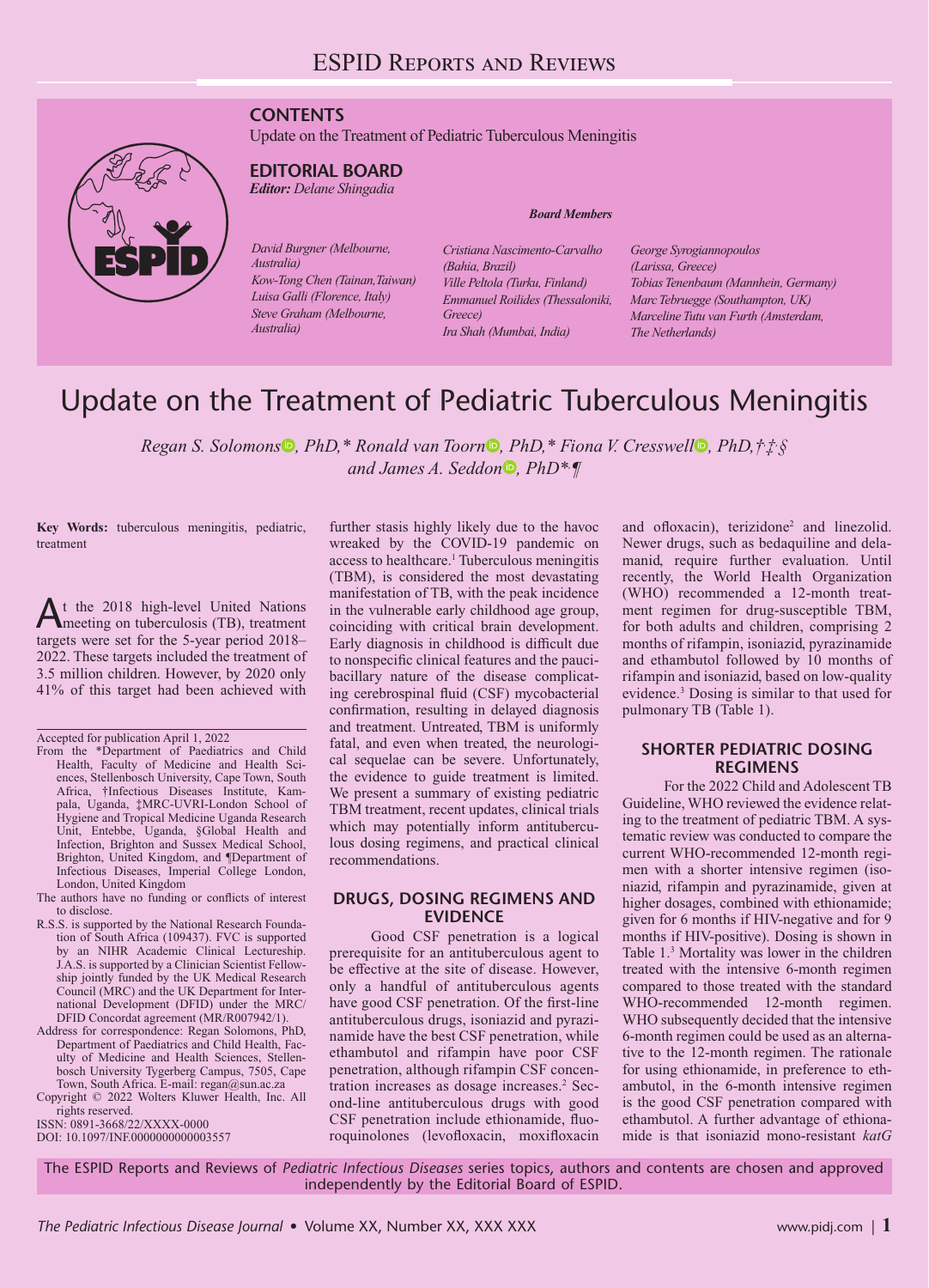**TABLE 1.** Drug Dosing for the 12-month WHO Drug-susceptible Tuberculous meningitis (TBM) Regimen and the 6-month Intensive Regimen with Characteristics of Potential Second-line Antituberculous Drugs for Pediatric TBM [https://www.who.](https://www.who.int/publications/i/item/9789240033450) [int/publications/i/item/9789240033450](https://www.who.int/publications/i/item/9789240033450)

|                                 |                                                              | 12-month Regimen              |                        |                      | 6-month Intensive Regimen |                     |                      |
|---------------------------------|--------------------------------------------------------------|-------------------------------|------------------------|----------------------|---------------------------|---------------------|----------------------|
|                                 | <b>CSF</b> Penetration                                       | Dosage and<br>Range $(mg/kg)$ | Maximum<br>Dose $(mg)$ | Duration<br>(months) | Dosage<br>(mg/kg)         | Maximum<br>dose(mg) | Duration<br>(months) |
| Isoniazid (H)                   | Good                                                         | $10(7-15)$                    | 300                    | 12                   | 20                        | 300                 | 6                    |
| Rifampin(R)                     | Poor (the higher dosage the higher the<br>CSF concentration) | $15(10-20)$                   | 600                    | 12                   | 20                        | 600                 | 6                    |
| Pyrazinamide $(Z)$              | Good                                                         | $35(30-40)$                   | 2000                   | $\overline{2}$       | 40                        | 2000                | $6\phantom{1}6$      |
| Ethambutol(E)                   | Poor                                                         | $20(15-25)$                   | 1000                   | $\overline{2}$       |                           |                     |                      |
| Ethionamide (Eto)               | $Good (>80\%)$                                               | Not recommended               |                        |                      | 20                        | 1000                | 6                    |
| Other 2nd line agents           |                                                              |                               |                        |                      |                           |                     |                      |
|                                 | CSF penetration                                              | Dosage $(mg/kg)$              |                        |                      |                           |                     |                      |
| Levofloxacin (Lfx)              | Good                                                         | 20                            |                        |                      |                           |                     |                      |
| Terizidone (Trd)                | Good                                                         | $15 - 20$                     |                        |                      |                           |                     |                      |
| Linezolid (Lzd)                 | Good                                                         | 10                            |                        |                      |                           |                     |                      |
| Delamanid (Dlm)/pretomanid (Pa) | Poor                                                         |                               |                        |                      |                           |                     |                      |
| Bedaquiline (Bdq)               | Poor                                                         |                               |                        |                      |                           |                     |                      |

CSF, cerebrospinal fluid.

TBM is usually overcome when ethionamide and pyrazinamide are used continuously for 6 months. However, hepatotoxicity, gastrointestinal irritability and hypothyroidism are recognized complications of ethionamide. For this reason, fluoroquinolones are being evaluated as the alternative fourth drug.

While the recommendation of the alternative 6-month intensive pediatric TBM regimen is welcomed, the evidence base for childhood TBM treatment regimens remains poor. To address this, two clinical trials are exploring pediatric TBM treatment. TBM-KIDS (NCT02958709) is a recently completed phase I/II trial in which children with TBM were randomized to 1 of 3 regimens for the first 8 weeks of their treatment. The control arm comprised a standard dose of isoniazid, rifampin, pyrazinamide and ethambutol, with the first intervention arm using an increased dosage of rifampin (30mg/kg) and the second intervention arm using this higher rifampin dose as well as substituting ethambutol with levofloxacin. All arms then completed the same 10 months of a standard continuation phase (isoniazid at 10 mg/kg and rifampin at 15mg/kg). Pharmacokinetic and safety data will be available imminently. Short Intensive Treatment for Children with Tuberculous Meningitis (SURE) (ISRCTN40829906) is a randomized trial with a factorial design of enhanced antituberculosis and anti-inflammatory treatment for children with TBM. Children are first randomized to either the standard WHOrecommended 12-month TBM regimen or to an optimized regimen consisting of rifampin (30mg/kg), isoniazid (20 mg/kg), pyrazinamide (40mg/kg) and levofloxacin (20mg/kg) daily for 6 months. Each child is then randomized to receive either aspirin

or a placebo for the first 8 weeks of treatment. The study will recruit 400 children until 2023.

## **NEW INSIGHTS INTO DRUG DOSING STRATEGIES**

While both TBM-KIDS and SURE evaluate rifampin at a dose of 30mg/kg, modeling studies suggest that even higher dosages are required.4 Given that children generally require higher milligram per kilogram oral dosages to achieve the same serum concentration as adults, it is likely that dosages much greater than 40mg/kg would be needed in children to achieve the same exposures as seen in adults given 40mg/kg. A recent pharmacokinetic and safety study using higher dosages of rifampin in children, the Opti-Rif trial, explored short-term dosages of up to 75 mg/kg.<sup>5</sup> Higher dosages were generally well-tolerated, and few adverse events were seen. Much higher dosages of rifampin may soon be used in an attempt to improve outcomes in children with TBM.

## **HOST-DIRECTED THERAPY**

Many of the sequelae seen in TBM can be attributed to a dysregulated host immune response. Effective host-directed therapies (HDT) are therefore likely to be critical in improving survival and clinical outcomes. Currently, the only HDTs that have been shown to reduce TBM mortality are the corticosteroids. However, there is no evidence that corticosteroids reduce morbidity and the mechanism of action for mortality reduction is unclear.6 Leukotriene A4 (LTA4H) genotype may predict adjunctive corticosteroid responsiveness and once validated the exciting prospect of genotype-directed adjunctive therapy may be possible. Aspirin

reduces the risk of new infarctions in adult TBM patients but does not affect mortality, though larger studies powered for survival are needed.7 Dose uncertainty (low for antiplatelet or high for anti-inflammatory effects) and duration of therapy necessitates further exploration before aspirin can be advocated as standard therapy. One promising HDT approach is to restrict the immunopathology arising from tumor necrosis factor (TNF)- $\alpha$ excess via TNF- $\alpha$  inhibitors, such as thalidomide, anti-TNF-α monoclonal antibodies (infliximab and adalimumab) and the soluble TNF- $\alpha$  receptor fusion protein (etanercept).<sup>8</sup> Low dosage adjunctive thalidomide has been found to be safe and effective in treating tuberculous mass lesions and blindness related to optochiasmatic arachnoiditis.<sup>8</sup> The safety and efficacy of infliximab have also been reported in HIV-uninfected children treated for central nervous system TB with severe paradoxical reactions unresponsive to corticosteroids,<sup>9</sup> and in severe vision-threatening paradoxical TB.10

#### **ADULT TRIALS RELEVANT TO CHILDREN**

In addition to SURE and TBM-KIDS, there are multiple phase II and III adult TBM trials that have either recently been completed or are ongoing that may inform future childhood TBM treatment. The phase III INTENSE-TBM trial (NCT04145258) has a factorial design, randomizing participants to either a standard WHO regimen or an optimized regimen containing high-dose rifampin and linezolid with second randomization comparing low dose (100mg) aspirin to placebo. HARVEST (ISRCTN15668391) is a phase III trial evaluating rifampin 35mg/ kg/day compared to the standard WHO regimen. Definitive answers about the impact of